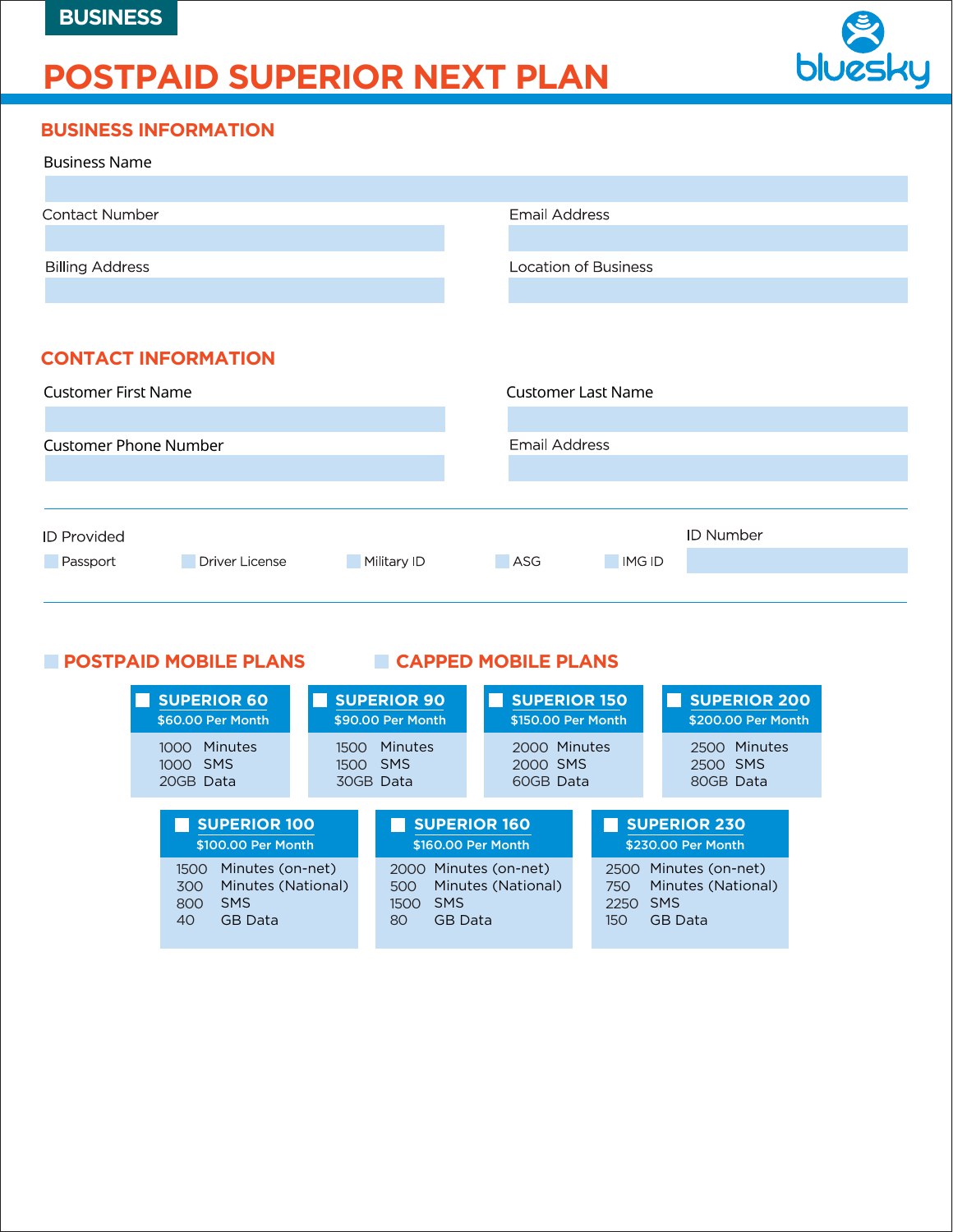# **POSTPAID SUPERIOR NEXT PLAN**



#### **DEVICES**

\*Device bundles valid for a minimum of 12 Months. \*12 Monthly Payment Plan Contract.

#### **APPLE**

| Handset                 | <b>Retail Price</b> | <b>Price</b> |
|-------------------------|---------------------|--------------|
| iPhone 13 Pro Max 512GB | \$2249.00           | \$188,00     |
| iPhone 13 Pro Max 256GB | \$2049.00           | \$171.00     |
| iPhone 13 Pro Max 128GB | \$1879.00           | \$157.00     |
| iPhone 13 Pro, 256GB    | \$183900            | \$154.00     |
| iPhone 13 Pro, 128GB    | \$1739.00           | \$145.00     |
| iPhone 13, 256GB        | \$1529.00           | \$128.00     |
| iPhone 13, 128GB        | \$1399.00           | \$117.00     |
| iPhone 12 Pro, 256GB    | \$1699.00           | \$142.00     |

| $\times$ MDM (\$3 per sub/month) |
|----------------------------------|
|                                  |

|                     |              | <b>ANDROID</b>                 |                     |              |
|---------------------|--------------|--------------------------------|---------------------|--------------|
| <b>Retail Price</b> | <b>Price</b> | <b>Handset</b>                 | <b>Retail Price</b> | <b>Price</b> |
| \$2249.00           | \$188.00     | SAMSUNG GALAXY Z FOLD 2        | \$1949.00           | \$163.00     |
| \$2049.00           | \$171.00     | MOTOROLA RAZR                  | \$1689.00           | \$141.00     |
| \$1879.00           | \$157.00     | <b>SAMSUNG GALAXY FLIP</b>     | \$1499.00           | \$125.00     |
| \$183900            | \$154.00     | SAMSUNG GALAXY S21 ULTRA 256GB | \$1429.00           | \$120.00     |
| \$1739.00           | \$145.00     | SAMSUNG GALAXY S21 ULTRA 128GB | \$1389.00           | \$116.00     |
| \$1529.00           | \$128.00     | SAMSUNG GALAXY S21 PLUS 256GB  | \$1229.00           | \$103.00     |
| \$1399.00           | \$117,00     | SAMSUNG GALAXY S21 256GB       | \$1099.00           | \$92.00      |
| \$1699.00           | \$142.00     | SAMSUNG GALAXY NOTE 20         | \$1099.00           | \$92.00      |

#### **ADDITIONAL FEATURES** \*Rates Apply

CUG (\$15 per sub)

**Long Distance** Roaming

#### **CUSTOMER ACCEPTANCE**

I hereby agree and accept the mobile plan that I have chosen on this service application. Plan has been effectively explained to me by a Bluesky Representative prior to signing of this application.

**Customer Signature Customer Signature Sales Associate Signature Customer Signature Date**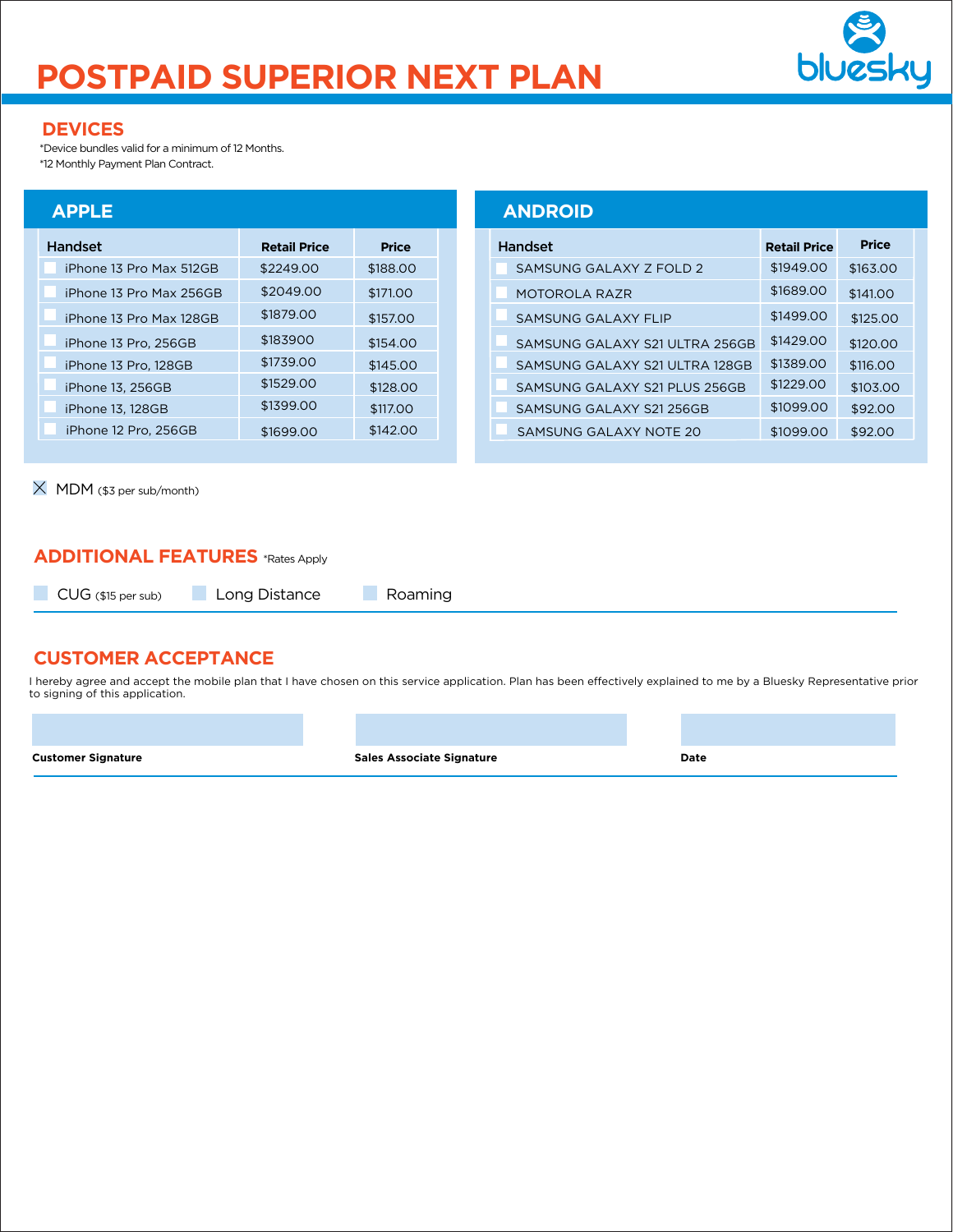### **FOR BLUESKY USE ONLY**

| Application<br>Complete       | Application<br>Signed | ID <sub>S</sub><br>Reviewed                             | <b>Terms and Conditions</b><br>Signed | <b>MDM</b> Install  | <b>Application Date:</b> |
|-------------------------------|-----------------------|---------------------------------------------------------|---------------------------------------|---------------------|--------------------------|
| $\mathsf{Y}$<br>N             | Υ<br>N                | <b>PSPRT</b><br><b>DRVL</b><br><b>IMM</b><br><b>ASG</b> | <b>Y</b><br>N                         | $\mathsf{Y}$<br>N   |                          |
| IMEI#<br>Handset Seriel       |                       |                                                         | <b>Payment Collected</b>              | Y<br>$\overline{N}$ | Release Date:            |
| Customer Key<br>Number        |                       |                                                         | <b>Receipt Issued</b>                 | Y<br>N              |                          |
| <b>Customer PIN</b><br>Number |                       |                                                         | <b>Service Type</b>                   | <b>Business</b>     | Goverment                |

Credit Approval Verified By (Account in good standing) Credit Approval Signature

Date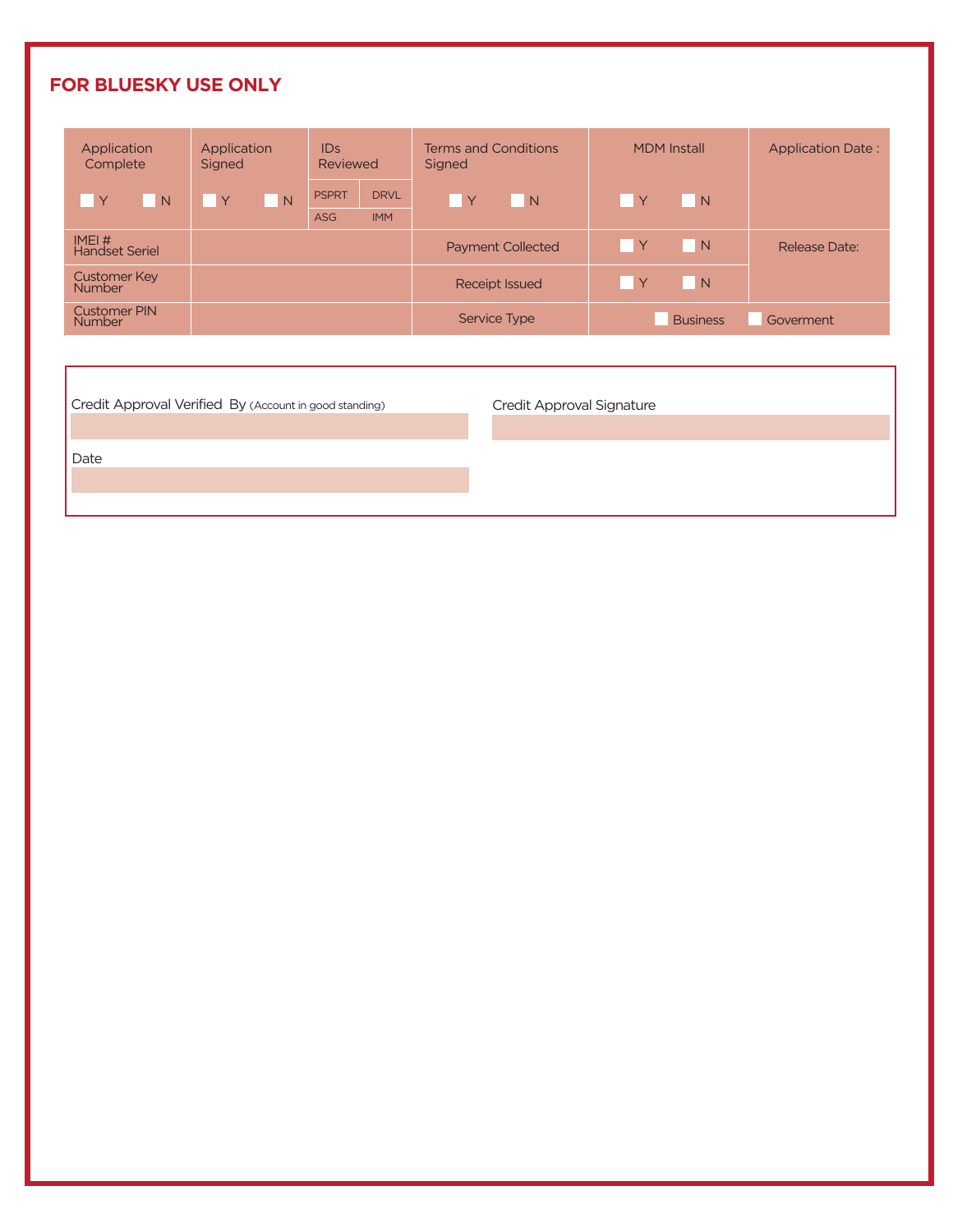## **POSTPAID SUPERIOR NEXT PLAN TERMS AND CONDITIONS**



**Initiation of Services.** Your mobile phone and plan bundle include your desired device handset and Superior monthly allowances described in your contract agreement. For Pure Postpaid, Pay as you go charges will occur once your monthly allotments have been depleted. Superior 100/160/230 plans consist of allotments for Voice/SMS for On-net (Bluesky to Bluesky and Voice/SMS for US National). Roaming is an optional service you can also subscribe to when on a bundle plan. Together, your plan features voice, SMS and data for use, plus roaming if you subscribed for that service. To initiate service with Bluesky, we require a copy of your government issued identification, physical and postal address, description of your village and home to assure we provide the adequate service you need as a customer. By providing this information you understand you are the primary applicant and we will process your application form. The sales representative will first confirm you are 18 years old and they will require you to sign a credit card authorization form or alternatively we accept ACH processing. We will review your credit rating in our own database to ensure you or your company have no outstanding debts with Bluesky that may prevent you from receiving service. The current version of this agreement plus the terms and conditions are available on our website www.bluesky.as By using our service, you understand and agree to every provision of this agreement whether you have read it or not.

**Terms and Continuation of Service** By signing up for postpaid mobile and phone bundle service plan, you are agreeing to a minimum contract term of 12 months. (If your Service is suspended without billing, for example, Temp Hold or at a reduced billing rate, that period of time does not count towards completion of your contract term.) Once your contract term is completed, you will remain a customer on a month–to–month basis for the Mobile Plans unless stated otherwise.

**Pure postpaid -** Once you utilize your allocated allotments the plan will allow you to use minutes, SMS and data at a pay-as-you-go-rate. these additional charges will show on your statement. Your new monthly allotment will replenish on the 21st of every month.

**Postpaid Capped -** Once you utilize your allocated allotment, you can e-charge your mobile number to continue making calls, SMS or data. Your next month's allotment will replenish on the first day of each month.

**CUG (Closed User Group) -** This feature allows you to make calls and send SMS free of charge within your group. The primary number for your Group must be on a Pure postpaid plan.

**Roaming -** This is an additional feature that conveniently allows you to receive and make calls without changing providers while traveling outside of American Samoa. Charges for these calls will show on your statement. **MDM (Mobile Device Management) -** This feature is mandatory on all devices under the Superior Next plan for the duration of the contract and will cost \$3.00 per month in addition to the plans chosen per device. Once the contract expires and is paid in full, the MDM will be removed from the device.

**Termination of Services** By signing up for postpaid mobile and phone bundle service plan, you are agreeing to a minimum contract term of 12 months. (If your Service is suspended without billing, for example,Temp Hold or at a reduced billing rate, that period of time does not count towards completion of your contract term.) Once your contract term is completed, you will remain a customer on a month–to–month basis for the Mobile Plans unless stated otherwise.

**Monthly Allotments** In general all capped and pure postpaid customers receive their monthly allotments on the 21st of the month or thereafter. This is also the start of a monthly billing cycle. As a pure postpaid customer once your allotted minutes, SMS, or data are depleted for the month, additional charges will apply at the pay-as-you-go rate (PAYG). Allotted minutes and SMS for Pure Postpaid and Capped plans are valid for calls and SMS made locally and to the US Mainland, not including Hawaii and Alaska. Additional charges will apply to international calls and international SMS sent by customers on pure postpaid plans. The monthly allotments do not include calls to 411 directory assistance, these calls will be charged \$0.75 cents a call. Remaining allotments will not rollover to the next month. To check pure postpaid allotment balance and usage, customers can visit the postpaid portal: wsc.blueskypacificgroup.com Postpaid capped plan customers will receive their allotments on the 1st of the month. Their billing cycle is on the 21st of the month. Once the allotted minutes, SMS, and data is depleted customer can eCharge for additional minutes, SMS or data to use. To make international calls or send international SMS under the postpaid capped plans, customer must eCharge. To check postpaid capped allotment and prepaid balance, customer can dial \*888# or use the MyBluesky mobile app.

**24 Hour Service Center**. Support is available to all Bluesky customers 24 hours all 7 days of the week. Service number \*611 for Customer Care is free of charge to Bluesky customers. Directory assistance or calls to \*411 is \$0.75 cents per call.

**Billing and Payments** Bluesky will mail the monthly bill statements by the 25th of each month. Before then, as a postpaid or capped plan customer you will be expected to pay all access, usage and other charges incurred by your mobile phone. You agree to pay all charges incurred and outlined on your bill statement. Charges are calculated based on the amount of time used that will be rounded up to the next full minute or for data usage you will be billed the next full megabyte. Charges will be for outgoing calls only and includes calls answered by automated services. You can also sign up for e-bill, to receive your bill via email. If at any time you need help understanding your bill, please contact our service center at \*611 or email us at csc@blueskypacificgroup.com for assistance. Accepted forms of payment are cash, credit card and ACH payment. Bluesky requires that customer must signs-up for monthly auto-payment or ACH. Other payment arrangements can be done upon request if you are not able to meet these requirements.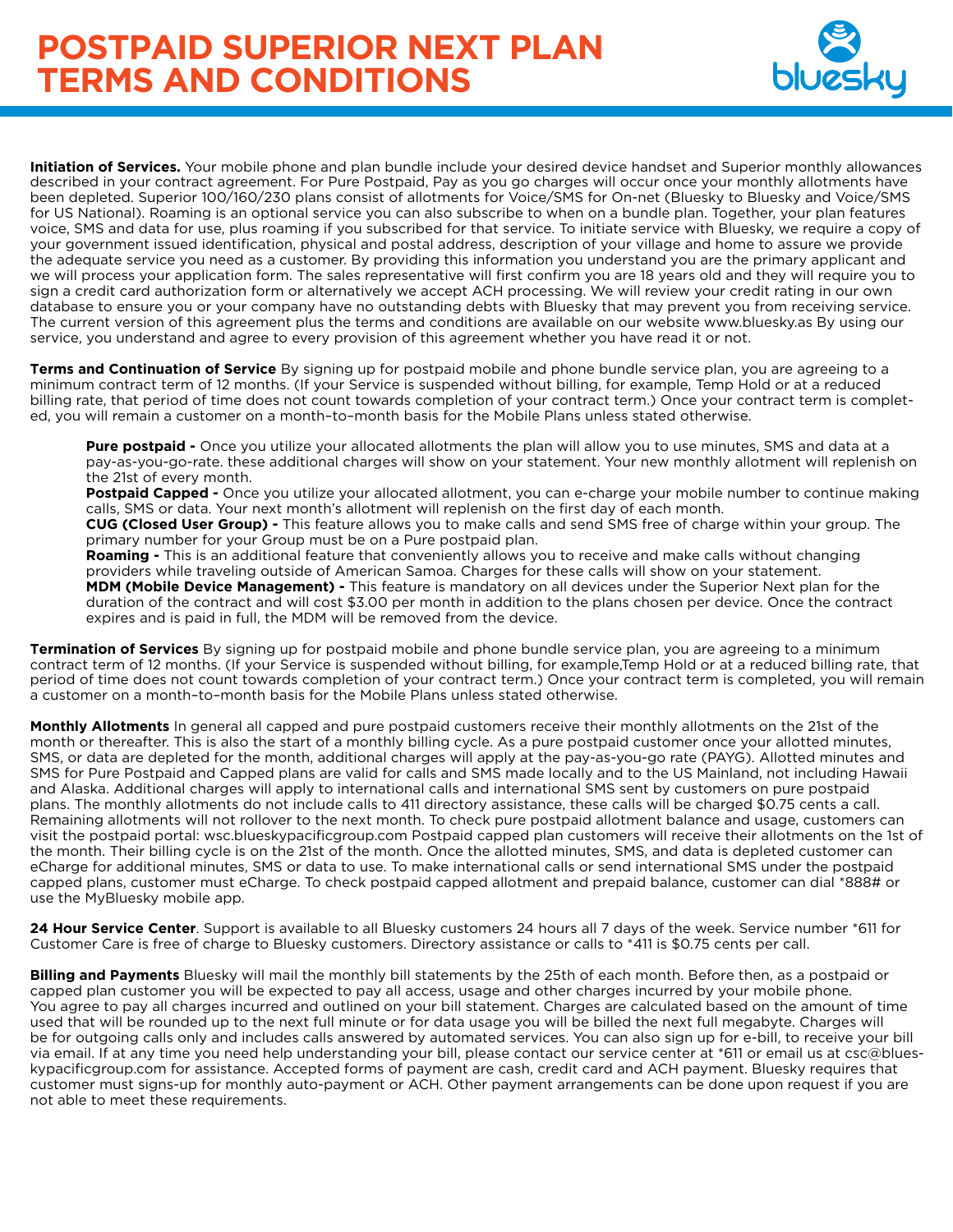### **POSTPAID SUPERIOR NEXT PLAN TERMS AND CONDITIONS**



**Disconnection due to non-payment .** Your bill must be paid in full by the 12th of the month. Failing to pay for an outstanding bill amount by the 12th may result in interruption to your services requiring a \$5 reconnection fee to reactivate services. Payments received after the 12th of the month will incur a late fee of \$5. We will endeavor to contact you when your service is subject to disconnection/ suspension due to non-payment. Our collections teams are here to assist you. Charges may also include Federal Universal Service, Regulatory and Administrative Charges, and we may also include other charges related to local governmental costs. As required by law, the amounts due for payment may change; if such changes are made Bluesky will advise you in a timely manner.

**Overage Rate** Bluesky pure postpaid services allows customers to continue using our services even after their monthly allotment is depleted. It is important to know that data is charged at \$0.08 per megabyte and is rounded to the megabyte. Bluesky will send you notifications to advise you to have reached your allocation limit. To prevent further billing charges and should you continue to exceed your limit, a notification will be sent to you when usage is at 80%, 90% and 100% to notify you of your usage status. Local voice and SMS are charged at \$0.05 cents per minute, \$0.12 cents to USA.

International rates apply based on destination of call and sms. These charges will be itemized on your bill accordingly.

**Disruption to Service** At times there may be disruptions to your service due to scheduled maintenance or due to situations beyond Bluesky's control, for example an "act of god". Scheduled maintenance shall be in writing to you either by email, public notice and or SMS message. Interruptions caused by our services other than scheduled maintenance may be reviewed for loss of service. These are reviewed on a case by case situation. All disputes are to be sent to us in written statement outlining the loss of service.

**Damage, Lost or Stolen SIM card (Sim or Device):** In the event the device is damaged, lost or stolen, it is solely your responsibility to still pay for the device in full as described in the term contract and report the loss, theft, or otherwise to Bluesky. Free SIM replacement is only available within ten (10) working days from the date your device was reported lost or stolen. Your mobile number will be suspended temporarily, and a replacement SIM may be picked up free of charge within 10 business days from the date the number was held. This service is available three 3 times within the duration of your contract free of charge, any replacement SIM afterwards will be charged. To place a number on hold for more than 3 months is subject to disconnection and termination of your contract, which means customer will have to pay the early termination fee.

**Temp Hold** Postpaid customers can temp hold their account once per contracted agreement cycle. You may request to hold your account at no extra charge for a maximum 30 days. Any request for more than 30 days to a maximum of 90 days, will require an extended hold fee of \$25. It is important to note that your contract agreement cycle is exclusive of temp hold. You must make the request to temp hold your service in person or in writing. Once Bluesky receives your request, you will be notified if your request is accepted or declined. Should your temp hold request be declined you will be advised of why and provided with options which may suit you.

**Device Handset** Your handset is iPhone or Samsung mobile phone described in this mobile phone and plan bundle to use. All devices comply with Federal Communications Commission regulations and compatible with our network and your desired Superior Postpaid plan. Bluesky is entitled to remotely change the information encoded on your SIM. You understand that you have no proprietary or ownership rights to the telephone number assigned to your SIM card. You agree not to alter or program any other telephone number into your SIM and by doing so would be both fraud and a breach of this Service Agreement. If your account is suspended, terminated, or deactivated, we can assign the number to another subscriber without giving you any notice.

**Mobile Promotions** Pure Postpaid customers are not eligible to participate in any prepaid promotions, only postpaid capped customers may participate in any SMS or Call In promotions. All eligible customers must echarge their number to participate. In the event the customer eCharges their postpaid capped number during bonus eCharge/data promotions, the system will automatically deduct from the bonus balance before the allotted minutes/SMS/data.

Private Listing The mobile number that is allocated to you will be part of Bluesky's mobile number pool. You may ask for a private listed number. You will need to request this in person or in writing. A one-time fee of \$ 25.00 per mobile number will be charged. From time to time this fee may change. For the updated fees, please check the website or call customer service center.

**Standard Privacy**. Personal information such as Name, Village and Phone number will be used in order to identify you and/or your business. Records of how you use our service and the type of service you personally opt in or out of is available upon request. However, we value and take responsibility, as your provider, very seriously by keeping these information and personal records secure. This type of information is protected under Customer Proprietary Network Information (CPNI).